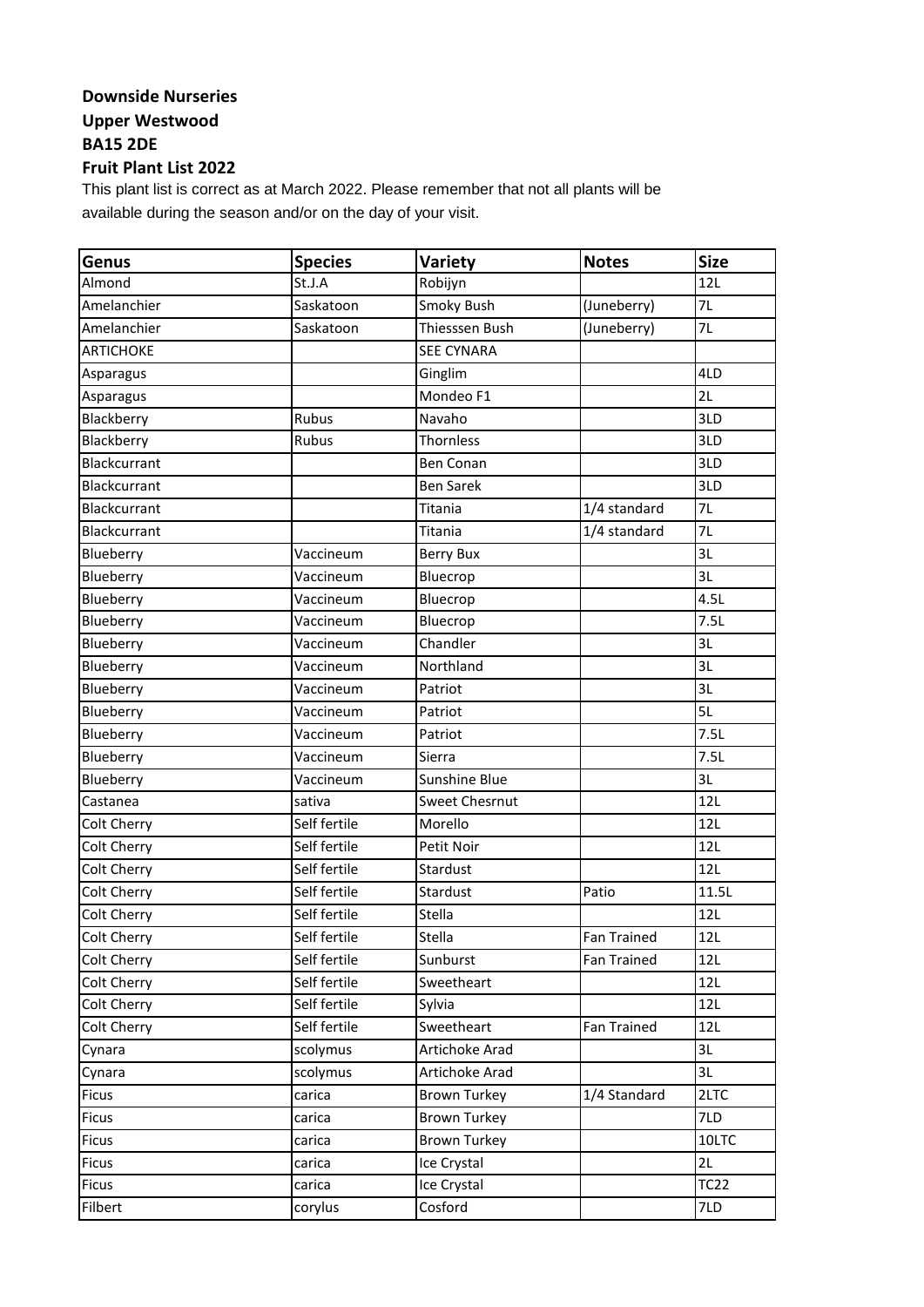| Filbert               | corylus           | Cosford                     |                  | 7LD    |
|-----------------------|-------------------|-----------------------------|------------------|--------|
| Filbert               | corylus           | <b>Red Filbert</b>          |                  | 7LD    |
| Gisela 5 Cherry       | Self fertile      | <b>Merton Glory</b>         | Patio            | 11.5TC |
| Gisela 5 Cherry       | Self fertile      | Stardust                    |                  | 11.5L  |
| Gold D/M 9 Apple      | P group 3         | interstem Bramley 20        | Compact          | 15L    |
| Gooseberry            |                   | Captivator                  |                  | 3LD    |
| Gooseberry            |                   | Hinnomaki Red               |                  | 3LD    |
| Gooseberry            |                   | Hinnomaki Yellow            |                  | 3LD    |
| Gooseberry            |                   | Invicta                     |                  | 3LD    |
| Gooseberry            |                   | Invicta                     | 1/4 Standard     | 7L     |
| Gooseberry            |                   | Rokula (Red)                | 1/4 Standard     | 7L     |
| Hazel                 | corylus           | Nottingham                  |                  | 3LD    |
| Hazel                 | corylus           | Nottingham                  |                  | 7LD    |
| Hazel                 | corylus           | Tonda Gentile Tri.          | Confectionary    | 7LD    |
| Horseradish           |                   | Amoracia rusticana          |                  | 4LD    |
| Juglans               |                   | <b>Walnut Broadview</b>     |                  | 7LD    |
| Juneberry             |                   | SEE AMELANCHIER             |                  |        |
| Kiwi                  | Actinidia arguta  | Solissimo                   | self fertile     | 7L     |
| <b>KweeAdams Pear</b> | gp4               | Doyenne de Comice           |                  | 10L    |
| KweeAdams Pear        | Self fertile, gp3 | Williams 'Bon Chretien      | interstem, Patio | 11.5L  |
| KweeAdams Pear        | Self fertile,gp3  | Williams 'Bon Chretien      |                  | 11.5L  |
| <b>KweeAdams Pear</b> | Self fertile,gp3  | Williams'Bon Chretien       |                  | 15L    |
| Loganberry            |                   | Thornfree                   |                  | 3LD    |
| Lonicera              | kamschatica       |                             |                  | 3LD    |
| M9<br>Apple           | P group 3         | Herefordshire Russet(patio) |                  | 11.5L  |
| M9<br>Apple           | P group 3         | <b>Herefordshire Russet</b> | Espalier         | 12L    |
| M 9<br>Apple          | P group 3         | James Grieve                |                  | 10L    |
| M9<br>Apple           | Self fertile      | Queen Cox                   | Interstem        | 15L    |
| M26<br>Apple          | P group 2         | <b>Egremont Russet</b>      |                  | 15L    |
| M26<br>Apple          | P group 3         | <b>Bramley 20</b>           | Compact          | 15L    |
| M26<br>Apple          | P group 3         | <b>Charles Ross</b>         |                  | 12L    |
| M26<br>Apple          | P group 3         | Eden(patio)                 |                  | 11.5L  |
| M26<br>Apple          | P group 3         | <b>Egremont Russet</b>      |                  | 10L    |
| M26<br>Apple          | P group 3         | Fiesta                      |                  | 12L    |
| M26<br>Apple          | P group 3         | Greensleeves                |                  | 12L    |
| M26<br>Apple          | P group 3         | Grenadier                   |                  | 12L    |
| M26<br>Apple          | P group 3         | Howgate Wonder              |                  | 12L    |
| M26<br>Apple          | P group 3         | Katy                        |                  | 15L    |
| M26<br>Apple          | P group 3         | Limelight                   |                  | 12L    |
| M26<br>Apple          | P group 3         | Rosette                     |                  | 12L    |
| M26<br>Apple          | P group 3         | <b>Tickled Pink</b>         |                  | 12L    |
| M26<br>Apple          | P group 4         | <b>Chivers Delight</b>      |                  | 12L    |
| M26<br>Apple          | P group 3         | Core Blimey                 |                  | 12L    |
| M26<br>Apple          | Self fertile      | <b>Red Falstaff</b>         |                  | 12L    |
| M26<br>Apple          | Self fertile      | Scrumptious                 |                  | 12L    |
| M27<br>Apple          | P group 2         | Red Windsor                 | Patio            | 11.5L  |
| M27<br>Apple          | P group 2         | Red Windsor                 | Stepover         | 12L    |
| M27<br>Apple          | P group 3         | James Grieve                | Patio            | 11.5L  |
| M27<br>Apple          | P group 3         | James Grieve                | Stepover         | 12     |
| M27                   | P group 3         | Katy                        | Patio            | 11.5L  |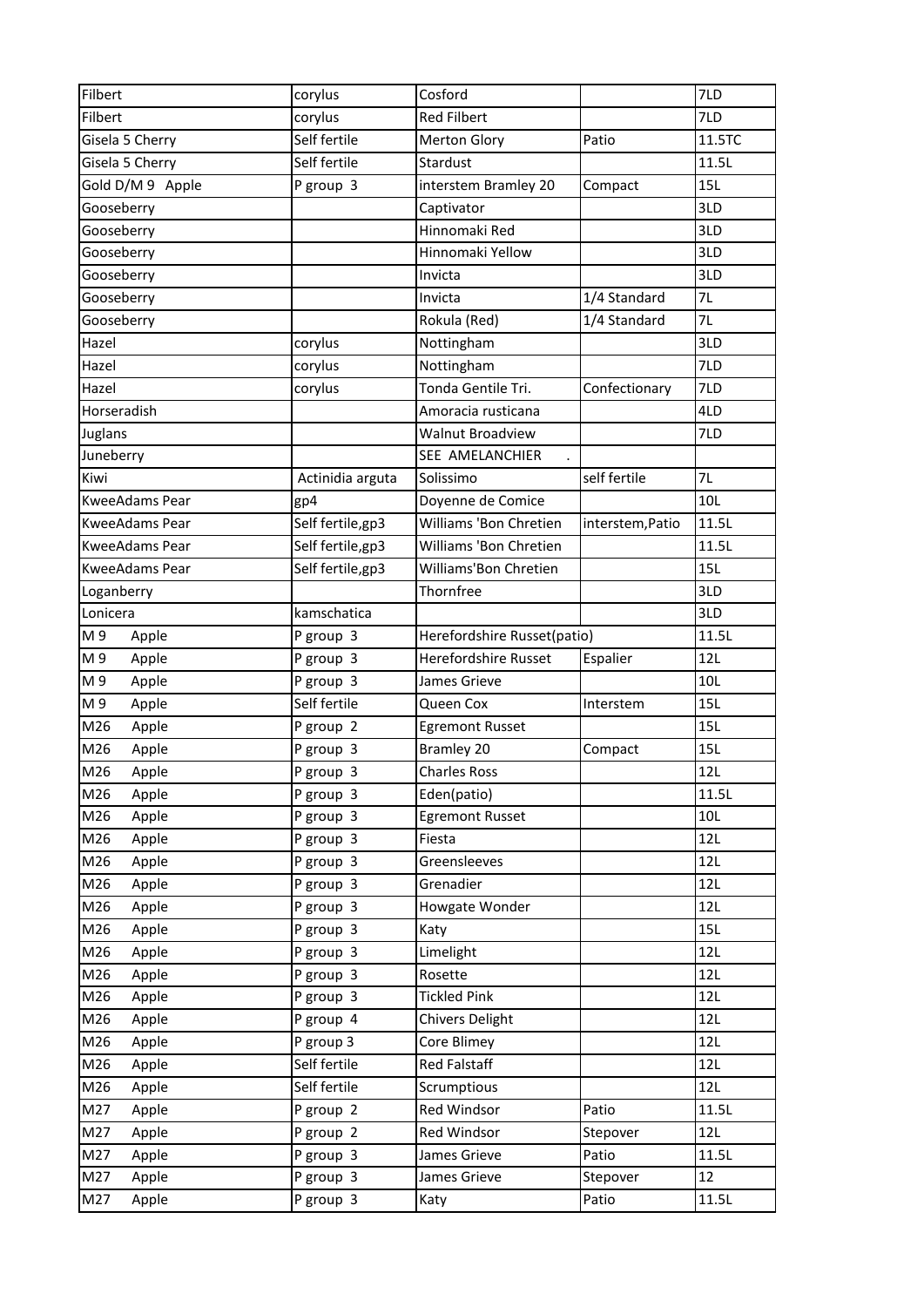| M27<br>Apple        | P group 3         | Rosette                | Stepover           | 12L        |
|---------------------|-------------------|------------------------|--------------------|------------|
| M27<br>Apple        | Self fertile      | <b>Red Devil</b>       | Patio              | 11.5L      |
| M27<br>Apple        | Self fertile      | <b>Red Falstaff</b>    | Patio              | 11.5L      |
| M27<br>Apple        | Self fertile      | Scrumptious            | Patio              | 11.5L      |
| M27<br>Apple        | Self fertile      | Scrumptious            | Stepover           | 11.5L      |
| MM106<br>Apple      | P group 2         | Red Windsor            | Espalier           | 12L        |
| MM106<br>Apple      | P group 2         | Rosette                | Espalier           | 12L        |
| MM106<br>Apple      | P group 3         | Christmas Pippin       |                    | 12L        |
| MM106<br>Apple      | P group 3         | Christmas Pippin       | Espalier           | 15L        |
| MM106<br>Apple      | P group 3         | Herefordshire Russet   |                    | 12L        |
| MM106<br>Apple      | P group 3         | James Grieve           | Fan Trained        | 12L        |
| MM106<br>Apple      | P group 4         | Braeburn               | Espalier           | 12L        |
| MM106<br>Apple      | P group 4         | Braeburn               | <b>Fan Trained</b> | 12L        |
| MM106<br>Apple      | Self fertile      | Cox Self Fertile       | Espalier           | 12L        |
| MM106<br>Apple      | Self fertile      | Cox Self Fertile       | <b>Fan Trained</b> | 12L        |
| MM106<br>Apple      | Self fertile      | <b>Egremont Russet</b> | Espalier           | 12L        |
| MM106<br>Apple      | Self fertile      | <b>Red Falstaff</b>    | Espalier           | 12L        |
| MM106<br>Apple      | Self fertile      | Scrumptious            | Espalier           | 12L        |
| Morus (Mulberry)    |                   | Chelsea (King James)   |                    | 12L        |
| Olea                | europea           | Bush                   |                    | 5L         |
| Olea                | europea           | <b>Bush</b>            |                    | 7.5L       |
| Olea                | europea           | <b>Bush</b>            |                    | 100L       |
| Olea                | europea           | (20cm) Standard        |                    | 2L         |
| Olea                | europea           | (40cm) Standard        |                    | 2LTC       |
| Olea                | europea           | (50cm) Standard        |                    | 5LTC       |
| Olea                | europea           | (90cm) Standard        |                    | 10LTC      |
| Olea                | europea           | (90cm) Standard        |                    | 20LTC      |
| Olea                | europea           | (100cm) Standard       |                    | 12LTC      |
| Own rootstock       | Self fertile      | Morello (patio)        |                    | 11.5L      |
| Peach               | St. J. A          | Gorgeous               |                    | 7LD        |
| Peach               | St. J. A          | Hale's Early           |                    | 7LD        |
| Peach               | St. J. A          | Peregrine              |                    | 7LD        |
| Peach               | St. J. A          | Rochester              |                    | 7LD        |
| Peach               | St. J. A          | Red Haven              |                    | 7LD        |
| Peach               | St. J. A          | TW 45 cm Terrace Amber |                    | 8.5LTC     |
| Pyro Dwarf Pear     | gp3               | Packham's Triumph      |                    | 15L        |
| QA<br>Pear          | gp4               | Doyenne de Comice      |                    | 12L        |
| QA<br>Pear          | Self fertile, gp3 | Williams' Bon Chretien |                    | 12L        |
| QA<br>Pear          | Self fertile,gp4  | Concorde               |                    | 12L        |
| Q A /LBJ<br>Pear    | Self fertile, gp2 | Invincible             |                    | 15L        |
| Q A /LBJ<br>Pear    | Self fertile,gp2  | Merton Pride           |                    | <b>15L</b> |
| Q A / L B J<br>Pear | Self fertile,gp4  | Conference             | Interstem, Patio   | 15L        |
| Q Eline Pear        | gp4               | Doyenne de Comice      | Stepover           | 12L        |
| Q Eline Pear        | gp4               | Doyenne de Comice      | Patio              | 11.5L      |
| Q Eline Pear        | gp4               | Doyenne de Comice      | Patio              | 11.5L      |
| Q Eline Pear        | Self fertile,gp2  | Invincible             | Patio              | 11.5L      |
| Q Eline Pear        | Self fertile,gp2  | Invincible             | Patio              | 11.5L      |
| Q Eline Pear        | Self fertile,gp2  | Invincible             |                    | 12L        |
| Q Eline Pear        | Self fertile,gp2  | Invincible             |                    | 12L        |
| Q Eline Pear        | Self fertile,gp4  | Concorde               | Patio              | 11.5L      |
|                     |                   |                        |                    |            |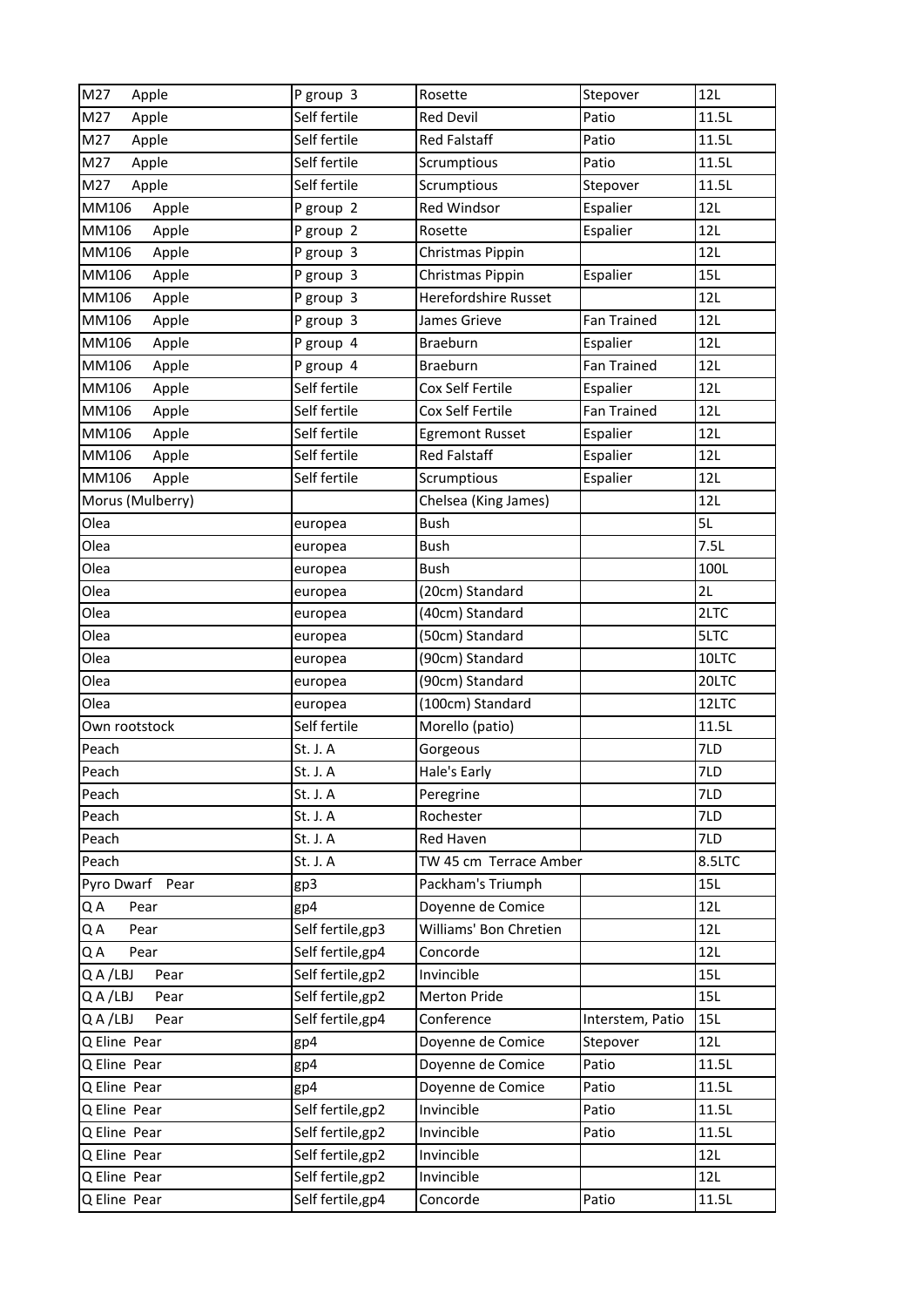| Q Eline Pear     | Self fertile,gp4   | Concorde               | Patio    | 11.5L      |
|------------------|--------------------|------------------------|----------|------------|
| Q Eline Pear     | Self fertile,gp4   | Conference             | Patio    | 11.5L      |
| Q Eline Pear     | Self fertile, gp4  | Conference             | Patio    | 11.5L      |
| Q Eline Pear     | Self fertile,gp4   | Conference             | Stepover | 15L        |
| QA<br>Quince     | Self Fertile       | Aromantnaya            |          | 12L        |
| Quince<br>QA     | Self Fertile       | Meech's Prolific       |          | 12L        |
| QA<br>Quince     | Self Fertile       | Serbian Gold           |          | 12L        |
| QA<br>Quince     | Self Fertile       | Vranja                 |          | 12L        |
| Medlar<br>QA     |                    | Nottingham             |          | 7LD        |
| Medlar<br>QA     |                    | Nottingham             |          | 12L        |
| Medlar<br>QA     |                    | Royal                  |          | 7LD        |
| Raspberry        | (Primocane)        | <b>Autumn Bliss</b>    |          | 4LD        |
| Raspberry        | (Primocane)        | <b>Autumn Bliss</b>    |          | 4LD        |
| Raspberry        | (Primocane)        | Cascade Delight        |          | 4LD        |
| Raspberry        | (Primocane)        | Cascade Delight        |          | 4LD        |
| Raspberry        |                    | Glen Ample             |          | 4LD        |
| Raspberry        |                    | Glen Ample             |          | 4LD        |
| Raspberry        |                    | Joan J                 |          | 4LD        |
| Raspberry        |                    | Joan J                 |          | 4LD        |
| Raspberry        |                    | Little Sweet Sister    |          | 3LD        |
| Raspberry        |                    | <b>Malling Juno</b>    |          | 4LD        |
| Raspberry        |                    | Malling Juno           |          | 4LD        |
| Raspberry        |                    | Octavia                |          | 4LD        |
| Raspberry        |                    | Tulameen               |          | 4LD        |
| Raspberry        |                    | Tulameen               |          | 4LD        |
| Redcurrant       |                    | Junifer                |          | 3LD        |
| Redcurrant       |                    | Junifer                |          | 10L        |
| Redcurrant       |                    | Rovada                 |          | 5L         |
| Redcurrant       |                    | Rovada 1/4 standard    |          | 7L         |
| Rhubarb          |                    | <b>Timperley Early</b> |          | 5L         |
| Rhubarb          |                    | Victoria               |          | 3L         |
| Rubus            | phoenecolasius     | Wineberry              |          | 4LD        |
| St J A Cherrycot | Self fertile       | Aprikira               |          | 7L         |
| St J A Cherrycot | Self fertile       | Aprikira               |          | 12L        |
| St.J A Plum      | Group1             | Gage Cambridge         |          | 12L        |
| St.J A Plum      | Group1             | Gage Jefferson         |          | 12L        |
| St.J A Plum      | Group1             | Gage Oulins Golden     |          | <b>15L</b> |
| St.J A Plum      | Self fertile, gp 2 | River's Early Prolific |          | 12L        |
| St.J A Plum      | Self fertile, gp 3 | Czar                   |          | 12L        |
| St.J A Plum      | Self fertile, gp 3 | Guinevere              |          | 12L        |
| St.J A Plum      | Self fertile, gp 3 | Guinevere              |          | 12L        |
| St.J A Plum      | Self fertile, gp 3 | Jubilee                |          | 12L        |
| St.J A Plum      | Self fertile, gp 3 | Marjorie's Seedling    |          | 12L        |
| St.J A Plum      | Self fertile, gp 3 | Marjorie's Seedling    |          | 12L        |
| St.J A Plum      | Self fertile, gp 3 | Victoria               |          | 10L        |
| St.J A Plum      | Self fertile, gp 3 | Victoria               |          | 12L        |
| St.J A Plum      | Self fertile, gp 3 | Victoria               |          | 12L        |
| St.J A Plum      | Self fertile, gp 4 | Damson Farleigh        |          | 12L        |
| St.J A Plum      | Self fertile, gp 4 | Damson Merryweather    |          | 12L        |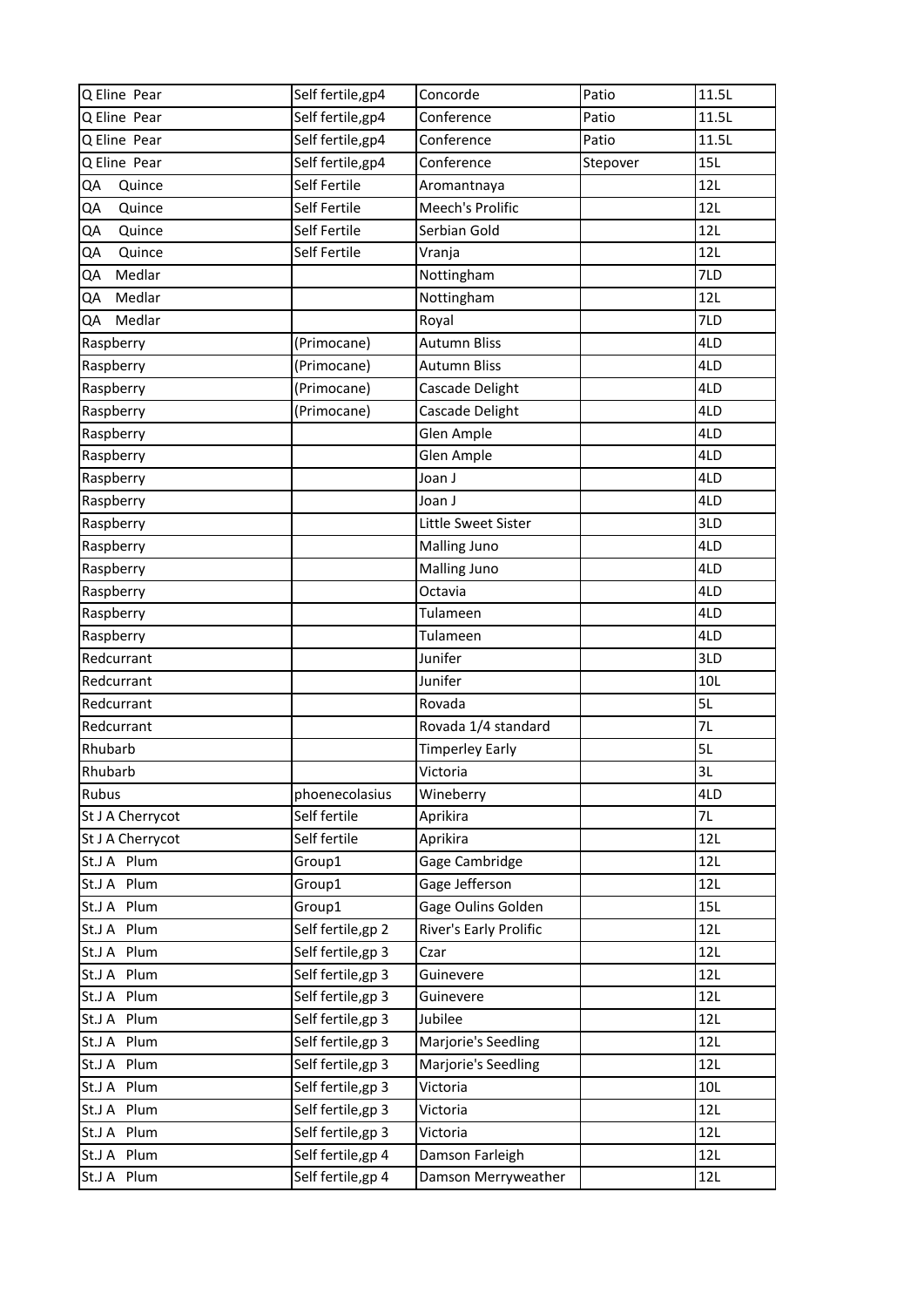| St.J A Plum            | Self fertile, gp 4 | Gage Old Green Gage     |                       | 12L |
|------------------------|--------------------|-------------------------|-----------------------|-----|
| St.J A Plum            | Self fertile, gp 4 | Gage Old Green Gage     |                       | 12L |
| St.J A Plum            | Self fertile,gp 4  | Opal                    |                       | 12L |
| St.J A Plum            | Self fertile, gp 4 | Opal                    |                       | 10L |
| St.J A Plumcot         | $gp.1$ (x plum)    | <b>Flavor King</b>      |                       | 12L |
| St.J A Plumcot         | $gp.1$ (x plum)    | <b>Flavor King</b>      |                       | 12L |
| St.J A Mirabelle       |                    | Countess                |                       | 12L |
| St.J A Mirabelle       |                    | Ruby                    |                       | 12L |
| StJA Apricot           | Self fertile       | Compacta                |                       | 12L |
| <b>StJA</b><br>Apricot | Self fertile       | Kioto                   |                       | 12L |
| <b>StJA Nectarine</b>  |                    | Lord Napier             |                       | 7LD |
| Strawberry             | fragaria           | Albion                  |                       | 9cm |
| Strawberry             | fragaria           | Elsanta                 |                       | 9cm |
| Strawberry             | fragaria           | Hapil                   |                       | 9cm |
| Strawberry             | fragaria           | Honeyoye                |                       | 9cm |
| Strawberry             | fragaria           | Roman F1                |                       | 9cm |
| Strawberry             | fragaria vesca     | Alexandra               |                       | 9cm |
| Vaccinium              | corymbasum         | <b>SEE BLUEBERRY</b>    |                       |     |
| Vitis                  | vinifera           | <b>Bacchus</b>          | Outdoor               | 3LD |
| Vitis                  | vinifera           | <b>Black Hamburg</b>    | Outdoor               | 4LD |
| Vitis                  | vinifera           | <b>Black Hamburg</b>    | Outdoor               | 4LD |
| Vitis                  | vinifera           | Lakemont w seedless     | Outdoor/GH            | 3LD |
| Vitis                  | vinifera           | Muscat Bleu             | dessert blaOutdoor/GH | 3LD |
| Vitis                  | vinifera           | Strawberry              | Outdoor               | 3LD |
| VVA1 Plum              | Group1             | Gage Stella's Star      |                       | 12L |
| VVA1 Plum              | Group1             | Gage Stella's Star      |                       | 12L |
| VVA1 Plum              | Group1             | Willingham              |                       | 12L |
| VVA1 Plum              | Group1             | Opal                    |                       | 15L |
| VVA1 Plum              | Self fertile, gp 3 | Guinevere               |                       | 12L |
| VVA1 Plum              | Self fertile,gp 3  | Guinevere               |                       | 12L |
| VVA1 Plum              | Self fertile, gp 3 | Marjorie's Seedling     |                       | 12L |
| VVA1 Plum              | Self fertile, gp 3 | Victoria                |                       | 12L |
| VVA1 Plum              | Self fertile, gp 4 | Damson Shropshire Prune |                       | 12L |
| VVA1 Plum              | Self fertile, gp 4 | Opal                    |                       | 12L |
| VVA1 Plum              | Self fertile, gp 4 | Reine Claude Vert       |                       | 10L |
|                        |                    | (Greengage)             |                       |     |
| VVA1 Plumcot           | $gp.1$ (x plum)    | <b>Flavor King</b>      |                       | 12L |
| VVA1 Plumcot           | $gp.1$ (x plum)    | <b>Flavor King</b>      |                       | 12L |
| <b>VVA-1 Mirabelle</b> |                    | Golden Sphere           |                       | 12L |
| <b>VVA-1 Mirabelle</b> |                    | Ruby                    |                       | 12L |
| Walnut                 |                    | see Juglans             |                       |     |
| Wavit Apricot          | Self fertile       | Tomcot                  |                       | 7LD |
| Wavit Miracot          |                    | Aprimira                |                       | 12L |
| Weiwa Plum             | Group1             | <b>Tophit Plus</b>      |                       | 15L |
| Weiwa Plum             | Group1             | Toptaste Kulinaria      |                       | 15L |
| Weiwa Plum             | Group1             | Toptaste Kulinaria      |                       | 30L |
| Weiwa Plum             | Self fertile, gp 3 | Victoria                |                       | 15L |
| Weiwa Plum             | Self fertile, gp 3 | Victoria                |                       | 30L |
| Whitecurrant           | rubus              | Blanca                  |                       | 3LD |
|                        |                    |                         |                       |     |